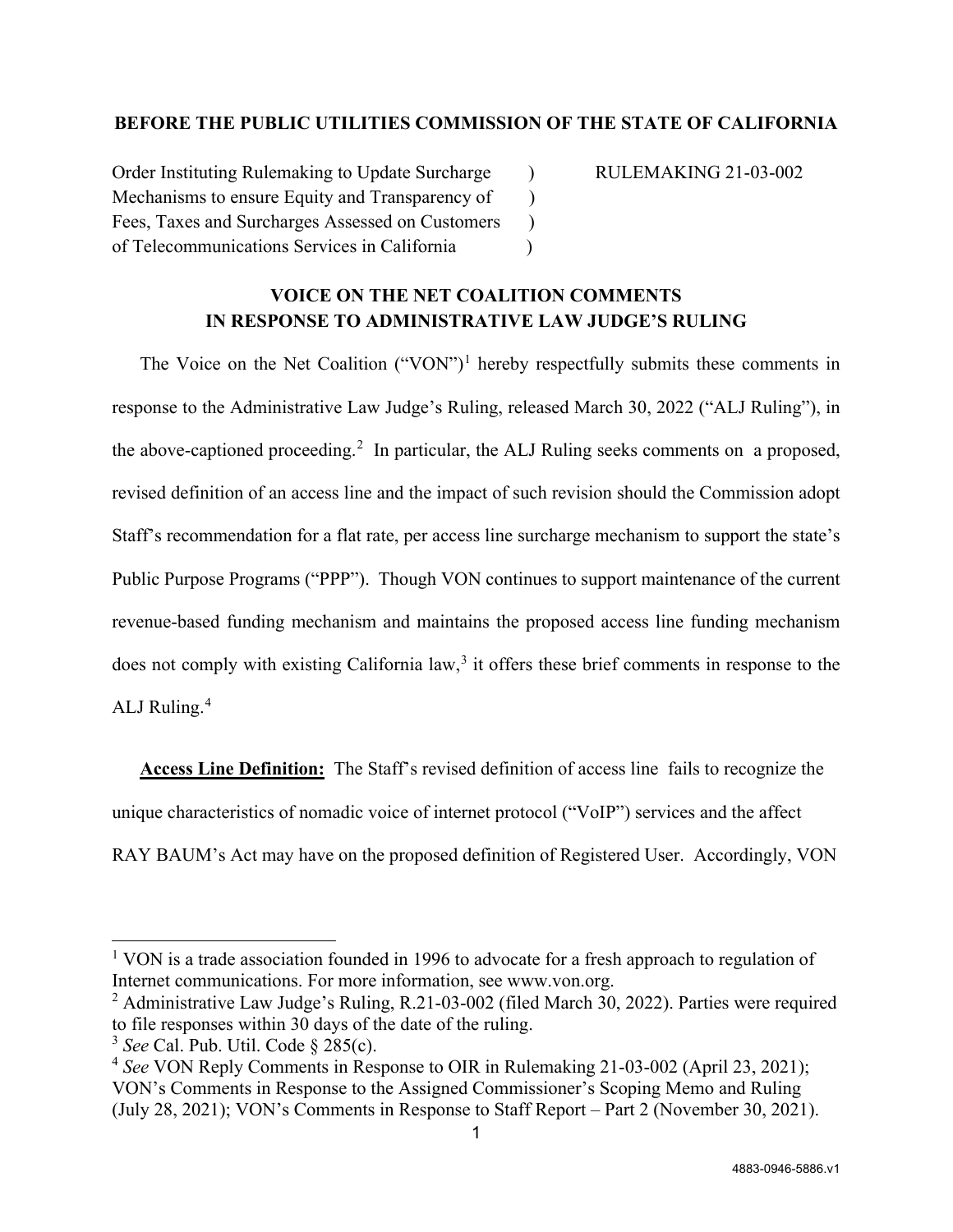recommends that that the Commission revise the definition of "access line" to mean "a wire, radio frequency, other medium of transmission, or protocol used to provide telecommunications service or Voice over Internet Protocol (VoIP) service to or from any device utilized by an enduser, regardless of technology, which is associated with a wireline, wireless, VoIP or other service account assigned a 10-digit number or other unique identifier and has a California billing address or a Place of **Primary Use in California**." VON further recommends that Primary Place of Use be defined as the "street address where the end-use of customer's use of the service primarily occurs."

The reason for this change is two-fold. First, the phrase "Primary Place of Use" is already used in the Public Utility Code and in the Emergency Telephone Users Surcharge Act.<sup>[5](#page-1-0)</sup> Providers are generally familiar with this definition, and it would be most efficient to use definitions employed in existing law.

Second, the proposed definition of "Place of Primary Use" fixes deficiencies in the definition of "Registered Location." The proposed definition of "Registered Location" prevents VoIP providers from having the option to rely on Registered Location is assessing PPP charges. The Commission defines Registered Location as "the location associated with service for a subscriber's *telecommunications* device." A telecommunications device does not include a VoIP device, which the Commission recognized when it defined "telecommunications" and VoIP separately.

 In addition, the term Registered Location does not account for RAY BAUM's Act and the roaming user. RAY BAUM's Act requires nomadic VoIP providers to prompt their users to update their location each time that the user moves. This means that a user may have multiple

<span id="page-1-0"></span><sup>5</sup> *See* Cal. Pub. Util. Code § 285(d); Cal. Rev. and Tax. Code §41020(b)(6).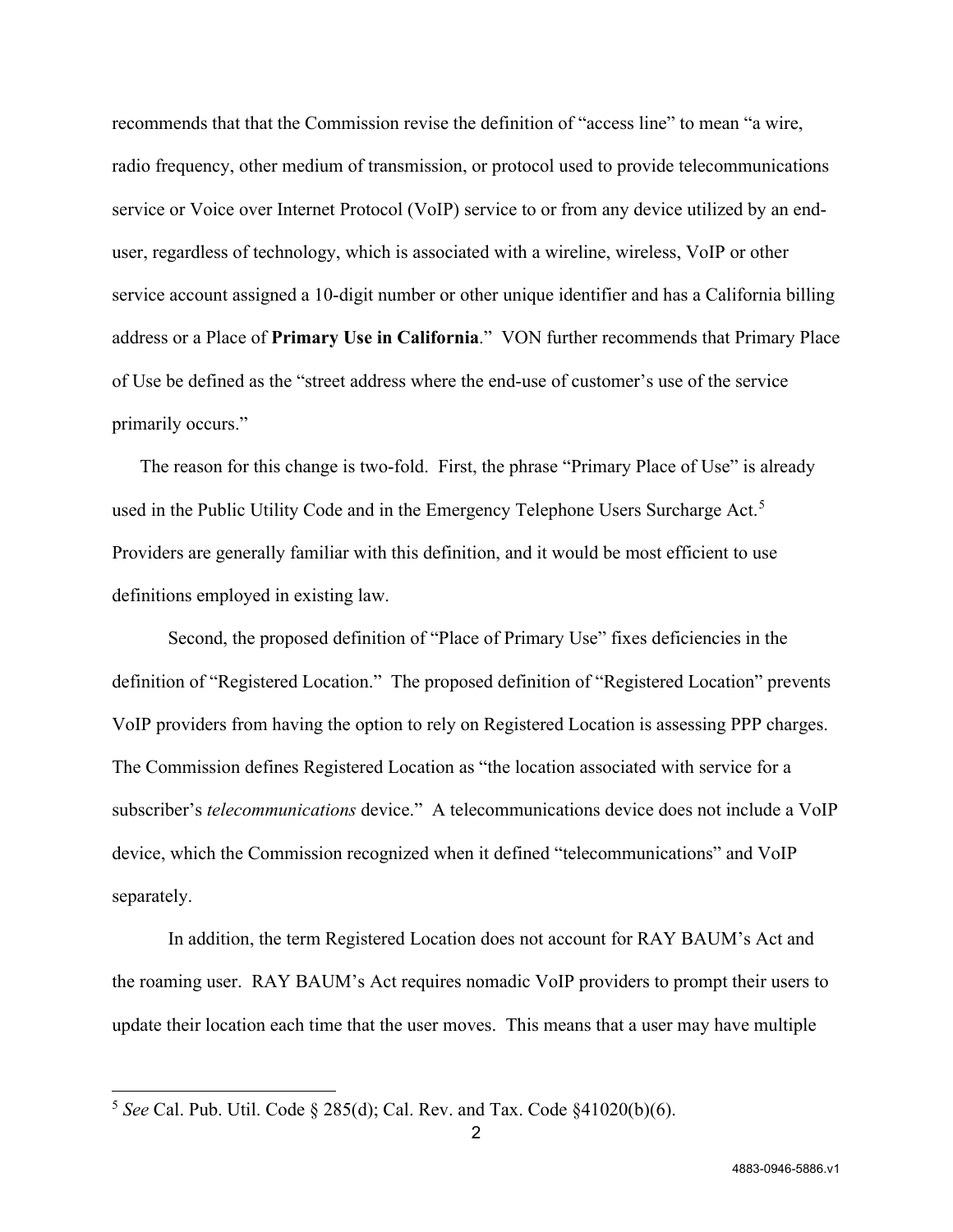registered locations within a single day and will have out of state registered locations each time that the user travels. It would be impossible for providers to report PPP surcharges based on their users ever-changing locations.

 By revising the "access line" definition to refer to Place of Primary Use, the Commission would adopt a term already used in California and would allow providers to align their contribution practices across PPP and 911 surcharges as well as other state taxes.

**Inclusion of Toll-Free Numbers (Question 3)**: The Commission's proposed definition does not and should not include toll free numbers, premium rate numbers, or other types of numbering services. These number services are not access lines and are not a "medium of transmission, or protocol" in and of themselves. Indeed, these services cannot be used unless a customer purchases an access line from a provider. Including these numbering services in the definition of access line would result in double taxation for a single line. Therefore, they should not be included.